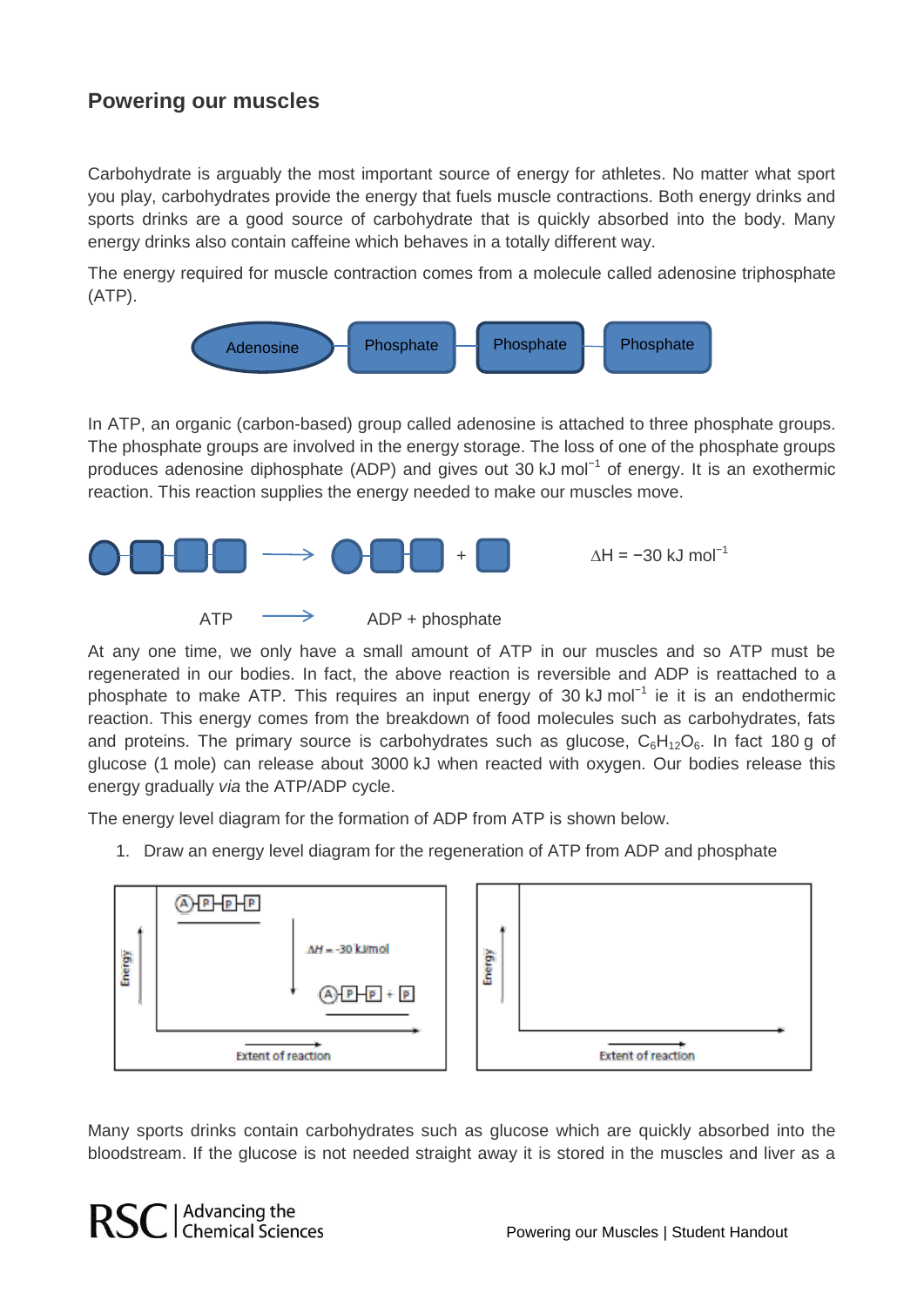carbohydrate called glycogen, which consists of many glucose molecules joined together. Glycogen is the source of energy most often used for exercise. It is needed for any short, intense bouts of exercise from sprinting to weight lifting because it is immediately accessible. Glycogen also supplies energy during the first few minutes of any sport. During long, slow duration exercise, fat can help fuel activity, but glycogen is still needed to help breakdown the fat into something the muscle can use.

**Figure** A glycogen molecule.

Our bodies release the chemical energy stored in glucose through the process of respiration. There are two main types of respiration; aerobic and anaerobic.

During aerobic respiration, glucose reacts with oxygen to produce carbon dioxide and water.

Glucose + Oxygen → Carbon dioxide + Water  $\Delta H = -3000$  kJ mol<sup>-1</sup>

2. Write the balanced symbol equation for the aerobic respiration of glucose.

Aerobic respiration is our main source of energy supply but it does rely on a continuous supply of oxygen being supplied through the bloodstream. Endurance athletes such as long distance runners, rely on aerobic energy production to maintain their ATP levels for long periods of time.

During anaerobic respiration no oxygen is involved and less energy is released. The glucose molecule splits into two molecules of lactic acid, which build up in the muscles during high-intensity exercise. Anaerobic respiration occurs when the bloodstream cannot supply oxygen fast enough for aerobic respiration. Anaerobic respiration can only occur for short periods of time. It is thought that the buildup of lactic acid may be a factor in fatigue.

Glucose  $\rightarrow$  Lactic acid  $\Delta H = -150$  kJ mol<sup>-1</sup>



**Figure** Lactic acid.